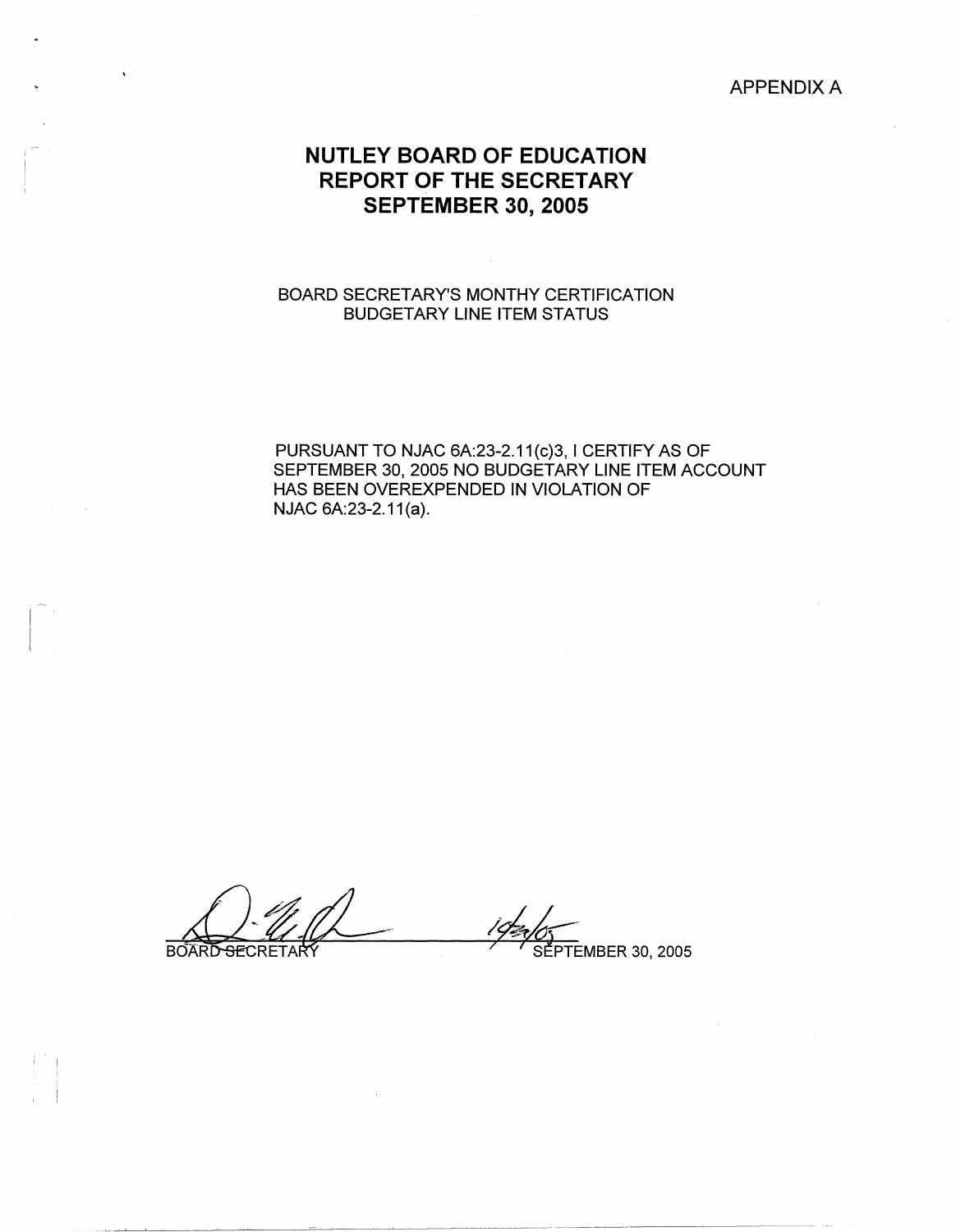| · Board Sec Report   |                             | <b>Nutley Board of Education</b>           |                                             |                                    | 11/01/05        |
|----------------------|-----------------------------|--------------------------------------------|---------------------------------------------|------------------------------------|-----------------|
| <b>Starting date</b> | 7/1/05                      | Ending date 9/30/05                        |                                             | <b>Fund: 10</b>                    |                 |
|                      | Assets:                     |                                            | <b>Assets and Resources</b>                 |                                    |                 |
|                      |                             |                                            |                                             |                                    | \$2,728,428.80  |
| 101                  | Cash in bank                |                                            |                                             |                                    | \$4,400.00      |
|                      | 102 - 106 Cash Equivalents  |                                            |                                             |                                    | \$0.00          |
| 111                  | Investments                 |                                            |                                             |                                    | \$97,677.31     |
| 116                  | Capital Reserve Account     |                                            |                                             |                                    |                 |
| 121                  | Tax levy Receivable         |                                            |                                             |                                    | \$0.00          |
|                      | Accounts Receivable:        |                                            |                                             |                                    |                 |
| 132                  | Interfund                   |                                            |                                             | \$8,234.85                         |                 |
| 141                  |                             | Intergovernmental - State                  |                                             | (\$0.88)                           |                 |
| 142                  |                             | Intergovernmental - Federal                |                                             | \$0.00                             |                 |
| 143                  |                             | Intergovernmental - Other                  |                                             | \$0.00                             |                 |
| 153, 154             |                             |                                            | Other (net of estimated uncollectable of \$ | \$331.44                           | \$8,565.41      |
|                      | Loans Receivable:           |                                            |                                             |                                    |                 |
| 131                  | Interfund                   |                                            |                                             | \$0.00                             |                 |
| $-151, 152$          |                             |                                            | Other (Net of estimated uncollectable of \$ | \$0.00                             | \$0.00          |
|                      | <b>Other Current Assets</b> |                                            |                                             |                                    | \$0.00          |
|                      | <b>Resources:</b>           |                                            |                                             |                                    |                 |
| 301                  | <b>Estimated revenues</b>   |                                            |                                             | \$45,479,462.00                    |                 |
| 302                  |                             | Less revenues                              |                                             | (\$7,766,105.18)                   | \$37,713,356.82 |
|                      |                             | <b>Total assets and resources</b>          |                                             |                                    | \$40,552,428.34 |
|                      |                             |                                            |                                             | <b>Liabilities and fund equity</b> |                 |
|                      | <b>Liabilities:</b>         |                                            |                                             |                                    |                 |
|                      |                             |                                            |                                             |                                    |                 |
| 411                  |                             | Intergovernmental accounts payable - state |                                             |                                    | \$0.00          |
| 421<br>431           | Accounts payable            |                                            |                                             |                                    | \$1,667.44      |
| 451                  | Contracts payable           |                                            |                                             |                                    | \$0.00          |
|                      | Loans payable               |                                            |                                             |                                    | \$0.00          |

481 Deferred revenues Other current liabilities

 $\bar{z}$ 

t.

**Total liabilities** 

 $\sim$ 

**\$60,696.78** 

\$59,029.34

\$0.00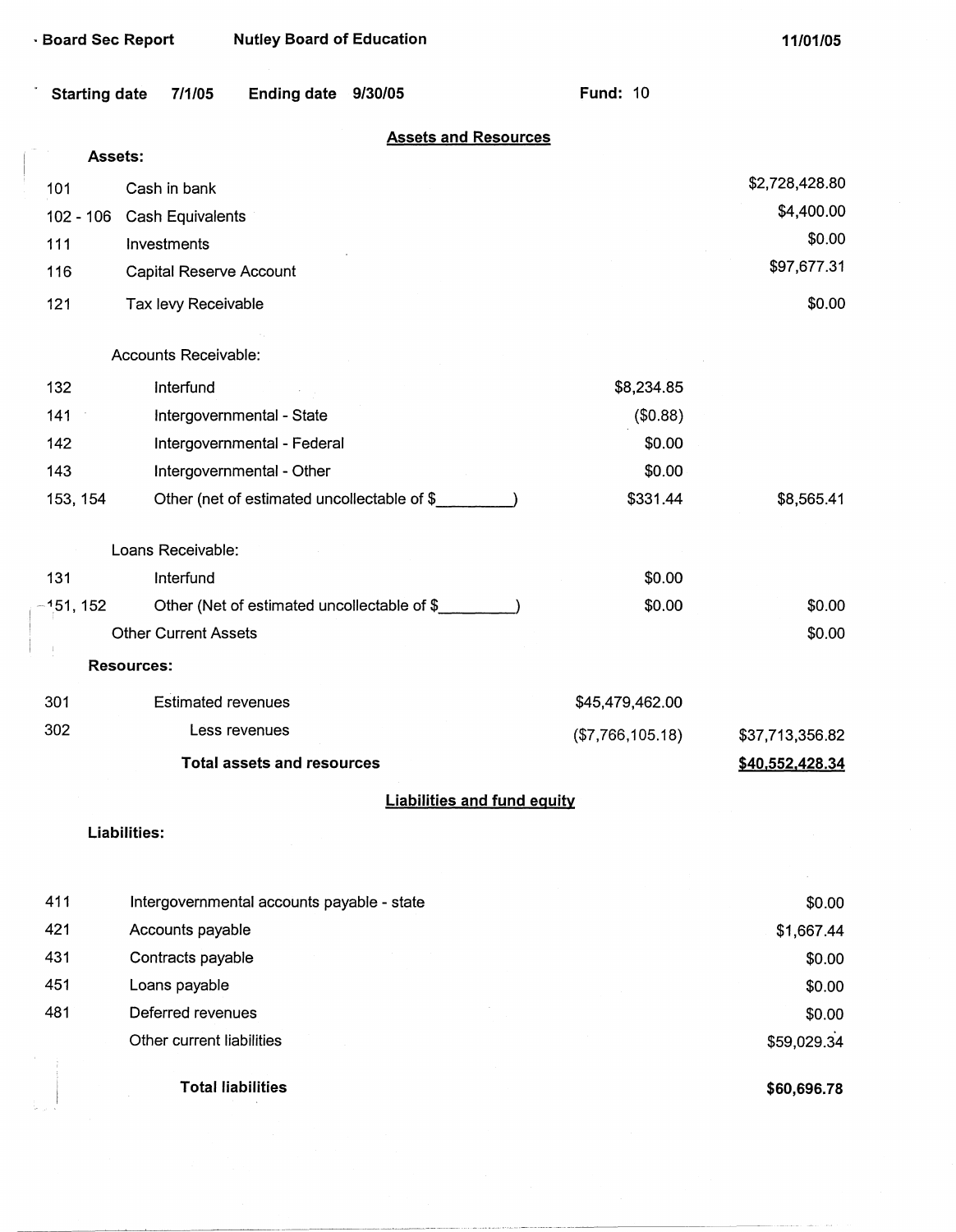| <b>Board Sec Report</b> |                                          | <b>Nutley Board of Education</b>                |                                                        |                                    |                                   | 10/31/05                          |  |
|-------------------------|------------------------------------------|-------------------------------------------------|--------------------------------------------------------|------------------------------------|-----------------------------------|-----------------------------------|--|
| <b>Starting date</b>    | 7/1/05                                   | Ending date 9/30/05                             |                                                        |                                    | <b>Fund: 10</b>                   |                                   |  |
|                         |                                          |                                                 |                                                        |                                    |                                   |                                   |  |
| <b>Fund Balance:</b>    |                                          |                                                 |                                                        |                                    |                                   |                                   |  |
| Appropriated:           |                                          |                                                 |                                                        |                                    |                                   |                                   |  |
| 753,754                 |                                          | Reserve for encumbrances                        |                                                        |                                    | \$35,189,977.73                   |                                   |  |
| 761                     |                                          | Capital reserve account - July                  |                                                        |                                    | \$96,659.91                       |                                   |  |
| 604                     |                                          | Add: Increase in capital reserve                |                                                        |                                    | \$0.00                            |                                   |  |
| 307                     |                                          |                                                 | Less: Budgeted w/d from capital reserve eligible costs |                                    | \$0.00                            |                                   |  |
| 309                     |                                          |                                                 | Less: Budgeted w/d from capital reserve excess costs   |                                    | \$0.00                            | \$96,659.91                       |  |
| 762                     |                                          | Adult education programs                        |                                                        |                                    | \$0.00                            |                                   |  |
| 751,752,76x             | Other reserves                           |                                                 |                                                        |                                    | \$0.00                            |                                   |  |
| 601                     | Appropriations                           |                                                 |                                                        | \$45,736,412.38                    |                                   |                                   |  |
| 602                     |                                          | Less: Expenditures                              | (\$6,933,564.82)                                       |                                    |                                   |                                   |  |
|                         |                                          | Encumbrances<br><b>Total appropriated</b>       | (\$35,189,977.73)                                      | $(\$42, 123, 542.55)$              | \$3,612,869.83<br>\$38,899,507.47 |                                   |  |
| Unappropriated:         |                                          |                                                 |                                                        |                                    |                                   |                                   |  |
| 770                     |                                          | Fund balance, July 1                            |                                                        |                                    | \$1,828,656.09                    |                                   |  |
| 303                     |                                          | Budgeted fund balance                           |                                                        |                                    | (\$236,432.00)                    |                                   |  |
|                         |                                          | Total fund balance                              |                                                        |                                    |                                   | \$40,491,731.56                   |  |
|                         | <b>Total liabilities and fund equity</b> |                                                 |                                                        |                                    |                                   | \$40,552,428.34                   |  |
|                         |                                          | <b>Recapitulation of Budgeted Fund Balance:</b> |                                                        |                                    |                                   |                                   |  |
| Appropriations          |                                          |                                                 |                                                        | <b>Budgeted</b><br>\$45,736,412.38 | <b>Actual</b><br>\$42,123,542.55  | <b>Variance</b><br>\$3,612,869.83 |  |
| Revenues                |                                          |                                                 |                                                        | (\$45,479,462.00)                  | (\$7,766,105.18)                  | (\$37,713,356.82)                 |  |
| Subtotal                |                                          |                                                 |                                                        | \$256,950.38                       | \$34,357,437.37                   | (\$34,100,486.99)                 |  |
|                         |                                          | Change in capital reserve account:              |                                                        |                                    |                                   |                                   |  |
|                         |                                          | Plus - Increase in reserve                      |                                                        | \$0.00                             | \$1,017.40                        | (\$1,017.40)                      |  |
|                         |                                          | Less - Withdrawal from reserve                  |                                                        | \$0.00                             | \$0.00                            |                                   |  |
| Subtotal                |                                          |                                                 |                                                        | \$256,950.38                       | \$34,358,454.77                   | $(\$34, 101, 504.39)$             |  |

Less: Adjustment for prior year Budgeted fund balance

Prepared and submitted by : 4.g. 4.g.

(\$20,518.38) \$236,432.00

 $42/65$  $\epsilon$ Date

(\$34,101,504.39)

{\$20,518.38) \$34,337,936.39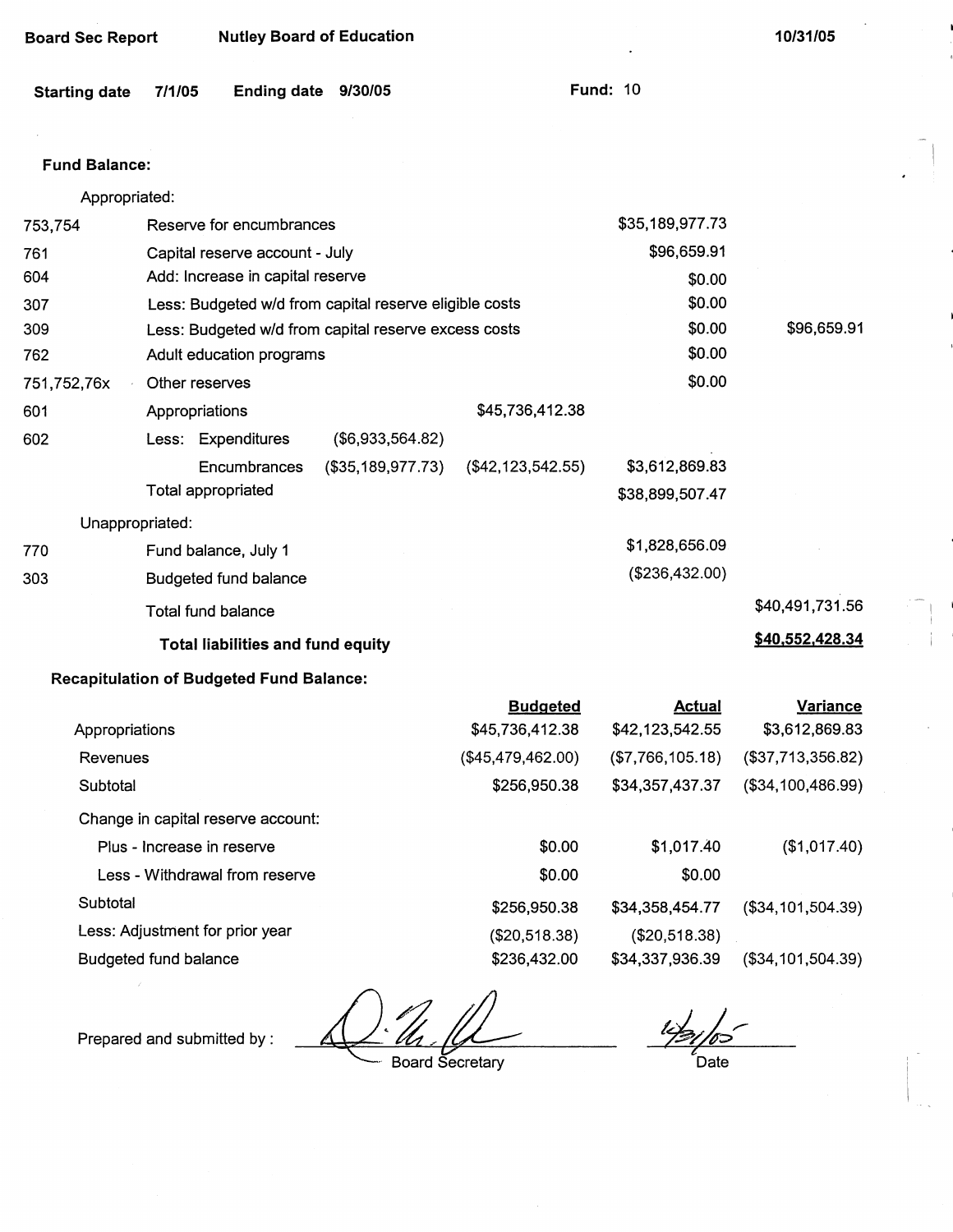| Starting date 7/1/05 | Ending date 9/30/05 | <b>Fund: 20</b> |  |
|----------------------|---------------------|-----------------|--|
|                      |                     |                 |  |

### **Assets and Resources**

| Assets:     |                                             |                |                |  |  |
|-------------|---------------------------------------------|----------------|----------------|--|--|
| 01          | Cash in bank                                |                | \$100,956.24   |  |  |
| $102 - 106$ | <b>Cash Equivalents</b>                     |                |                |  |  |
| 111         | Investments                                 |                | \$0.00         |  |  |
| 116         | Capital Reserve Account                     |                | \$0.00         |  |  |
| 121         | Tax levy Receivable                         |                | \$0.00         |  |  |
|             | Accounts Receivable:                        |                |                |  |  |
| 132         | Interfund                                   | \$0.00         |                |  |  |
| 141         | Intergovernmental - State                   | \$694.07       |                |  |  |
| 142         | Intergovernmental - Federal                 | \$440.96       |                |  |  |
| 143         | Intergovernmental - Other                   | \$0.00         |                |  |  |
| 153, 154    | Other (net of estimated uncollectable of \$ | \$0.00         | \$1,135.03     |  |  |
|             | Loans Receivable:                           |                |                |  |  |
| 131         | Interfund                                   | \$0.00         |                |  |  |
| .151, 152   | Other (Net of estimated uncollectable of \$ | \$0.00         | \$0.00         |  |  |
|             | <b>Other Current Assets</b>                 |                | \$0.00         |  |  |
|             | <b>Resources:</b>                           |                |                |  |  |
| 301         | <b>Estimated revenues</b>                   | \$1,221,270.00 |                |  |  |
| 302         | Less revenues                               | (\$90,989.75)  | \$1,130,280.25 |  |  |
|             | <b>Total assets and resources</b>           |                | \$1,232,371.52 |  |  |
|             | <b>Liabilities and fund equity</b>          |                |                |  |  |
|             | <b>Liabilities:</b>                         |                |                |  |  |
| 411         | Intergovernmental accounts payable - state  |                | \$114.47       |  |  |
| 421         | Accounts payable                            |                | \$0.20         |  |  |
| 431         | Contracts payable                           |                | \$0.00         |  |  |

\$0.00 \$0.00 \$155,676.48 \$257.80

**Total liabilities** 

Loans payable Deferred revenues

Other current liabilities

431 451 481

**\$156,048.95**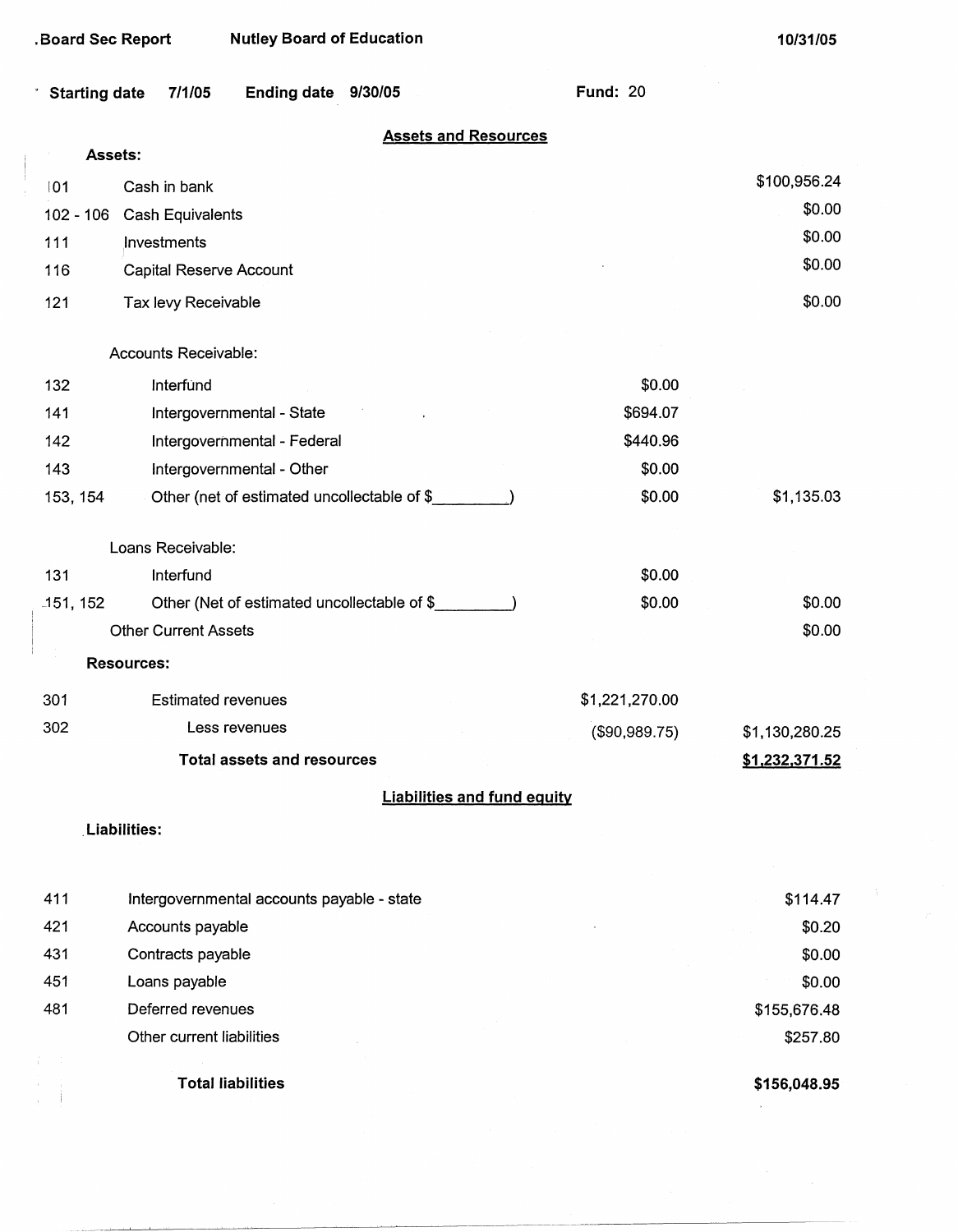| <b>Board Sec Report</b> |                            | <b>Nutley Board of Education</b>                |                                                        |                  |                 | 10/31/05         |
|-------------------------|----------------------------|-------------------------------------------------|--------------------------------------------------------|------------------|-----------------|------------------|
| <b>Starting date</b>    | 7/1/05                     | Ending date 9/30/05                             |                                                        |                  | <b>Fund: 20</b> |                  |
| <b>Fund Balance:</b>    |                            |                                                 |                                                        |                  |                 |                  |
| Appropriated:           |                            |                                                 |                                                        |                  |                 |                  |
| 753,754                 |                            | Reserve for encumbrances                        |                                                        |                  | \$112,698.40    |                  |
| 761                     |                            | Capital reserve account - July                  |                                                        |                  | \$0.00          |                  |
| 604                     |                            | Add: Increase in capital reserve                |                                                        |                  | \$0.00          |                  |
| 307                     |                            |                                                 | Less: Budgeted w/d from capital reserve eligible costs |                  | \$0.00          |                  |
| 309                     |                            |                                                 | Less: Budgeted w/d from capital reserve excess costs   |                  | \$0.00          | \$0.00           |
| 762                     |                            | Adult education programs                        |                                                        |                  | \$0.00          |                  |
| 751,752,76x             | Other reserves             |                                                 |                                                        |                  | \$0.00          |                  |
| 601                     | Appropriations             |                                                 |                                                        | \$1,446,301.21   |                 |                  |
| 602                     |                            | Less: Expenditures                              | (\$144, 947.43)                                        |                  |                 |                  |
|                         |                            | Encumbrances                                    | (\$112,698.40)                                         | (\$257,645.83)   | \$1,188,655.38  |                  |
|                         | Total appropriated         |                                                 |                                                        |                  | \$1,301,353.78  |                  |
| Unappropriated:         |                            |                                                 |                                                        |                  |                 |                  |
| 770                     |                            | Fund balance, July 1                            |                                                        |                  | \$0.00          |                  |
| 303                     |                            | <b>Budgeted fund balance</b>                    |                                                        |                  | (\$225,031.21)  |                  |
|                         | <b>Total fund balance</b>  |                                                 |                                                        |                  |                 | \$1,076,322.57   |
|                         |                            | <b>Total liabilities and fund equity</b>        |                                                        |                  |                 | \$1,232,371.52   |
|                         |                            | <b>Recapitulation of Budgeted Fund Balance:</b> |                                                        |                  |                 |                  |
|                         |                            |                                                 |                                                        | <b>Budgeted</b>  | <b>Actual</b>   | <b>Variance</b>  |
| Appropriations          |                            |                                                 |                                                        | \$1,446,301.21   | \$257,645.83    | \$1,188,655.38   |
| Revenues                |                            |                                                 |                                                        | (\$1,221,270.00) | (\$90,989.75)   | (\$1,130,280.25) |
| Subtotal                |                            |                                                 |                                                        | \$225,031.21     | \$166,656.08    | \$58,375.13      |
|                         |                            | Change in capital reserve account:              |                                                        |                  |                 |                  |
|                         | Plus - Increase in reserve |                                                 |                                                        | \$0.00           | \$0.00          | \$0.00           |
|                         |                            | Less - Withdrawal from reserve                  |                                                        | \$0.00           | \$0.00          |                  |
| Subtotal                |                            |                                                 |                                                        | \$225,031.21     | \$166,656.08    | \$58,375.13      |
|                         |                            | Less: Adjustment for prior year                 |                                                        | \$0.00           | \$0.00          |                  |

Budgeted fund balance \$225,031.21

Prepared and submitted by :

Board Secretary

 $\frac{1}{2}$ Date

\$58,375.13

 $\mathbf{I}$ 

\$166,656.08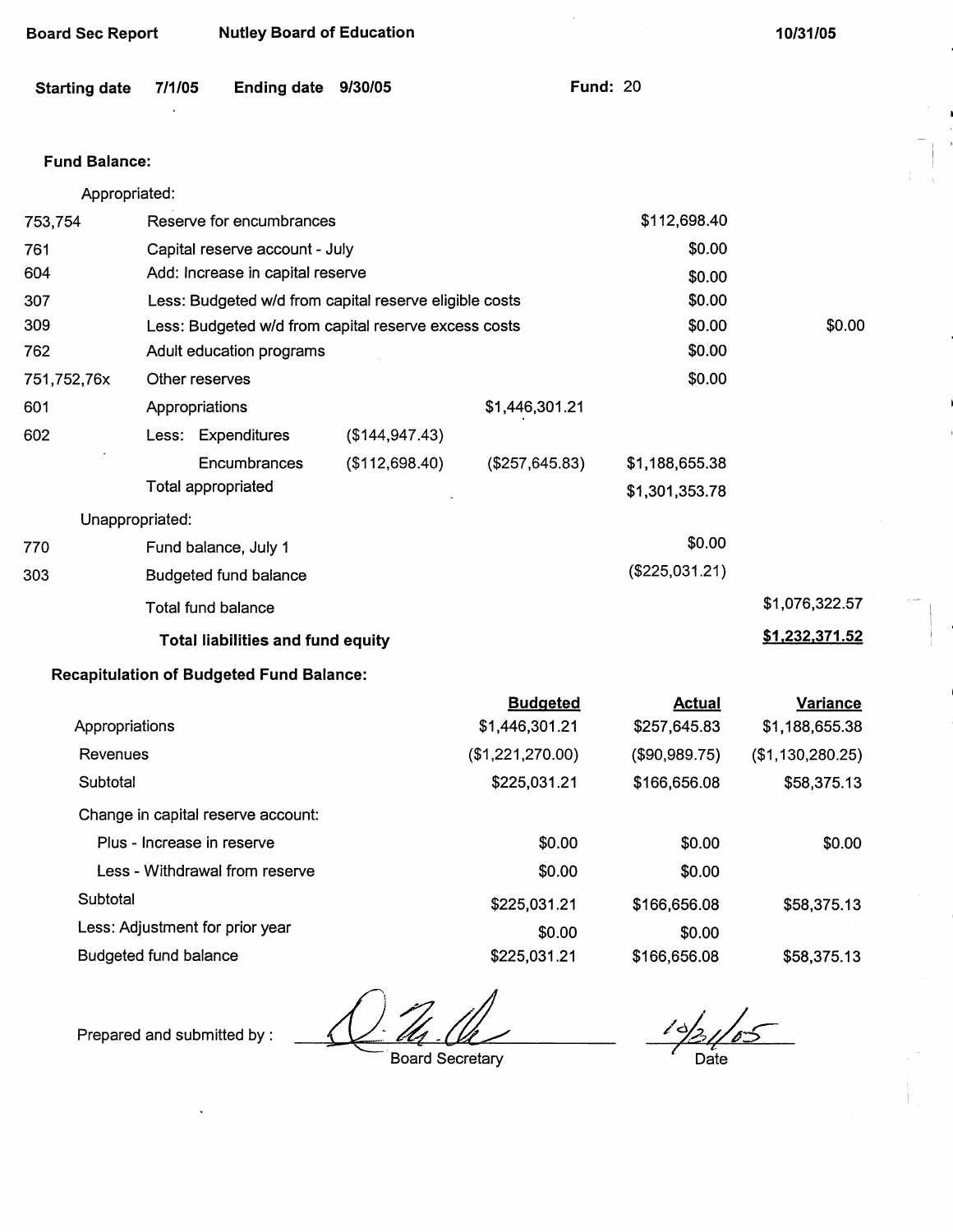\$0.00

**\$23,770,657.53** 

| Starting date 7/1/05 Ending date 9/30/05 |  |  |  | <b>Fund: 30</b> |
|------------------------------------------|--|--|--|-----------------|
|------------------------------------------|--|--|--|-----------------|

# **Assets and Resources**

|     | Assets:                    |                 |  |  |
|-----|----------------------------|-----------------|--|--|
| 101 | Cash in bank               | \$13,277,812.87 |  |  |
|     | 102 - 106 Cash Equivalents | \$0.00          |  |  |
| 111 | Investments                | \$0.00          |  |  |
| 116 | Capital Reserve Account    | \$0.00          |  |  |
| 121 | Tax levy Receivable        | \$0.00          |  |  |

#### Accounts Receivable:

| 132               | Interfund                                   | \$22,659.00     |                 |
|-------------------|---------------------------------------------|-----------------|-----------------|
| 141               | Intergovernmental - State                   | \$10,470,185.66 |                 |
| 142               | Intergovernmental - Federal                 | \$0.00          |                 |
| 143               | Intergovernmental - Other                   | \$0.00          |                 |
| 153, 154          | Other (net of estimated uncollectable of \$ | \$0.00          | \$10,492,844.66 |
|                   | Loans Receivable:                           |                 |                 |
| 131               | Interfund                                   | \$0.00          |                 |
| 151, 152          | Other (Net of estimated uncollectable of \$ | \$0.00          | \$0.00          |
|                   | <b>Other Current Assets</b>                 |                 | \$0.00          |
| <b>Resources:</b> |                                             |                 |                 |
| 301               | <b>Estimated revenues</b>                   | \$0.00          |                 |

# Less revenues

**Total assets and resources** 

### **Liabilities and fund equity**

\$0.00

### **Liabilities:**

302

|     | <b>Total liabilities</b>                   | \$10,777,771.41 |
|-----|--------------------------------------------|-----------------|
|     | Other current liabilities                  | \$23,481.48     |
| 481 | Deferred revenues                          | \$10,470,185.66 |
| 451 | Loans payable                              | \$0.00          |
| 431 | Contracts payable                          | \$0.00          |
| 421 | Accounts payable                           | \$284,104.27    |
| 411 | Intergovernmental accounts payable - state | \$0.00          |
|     |                                            |                 |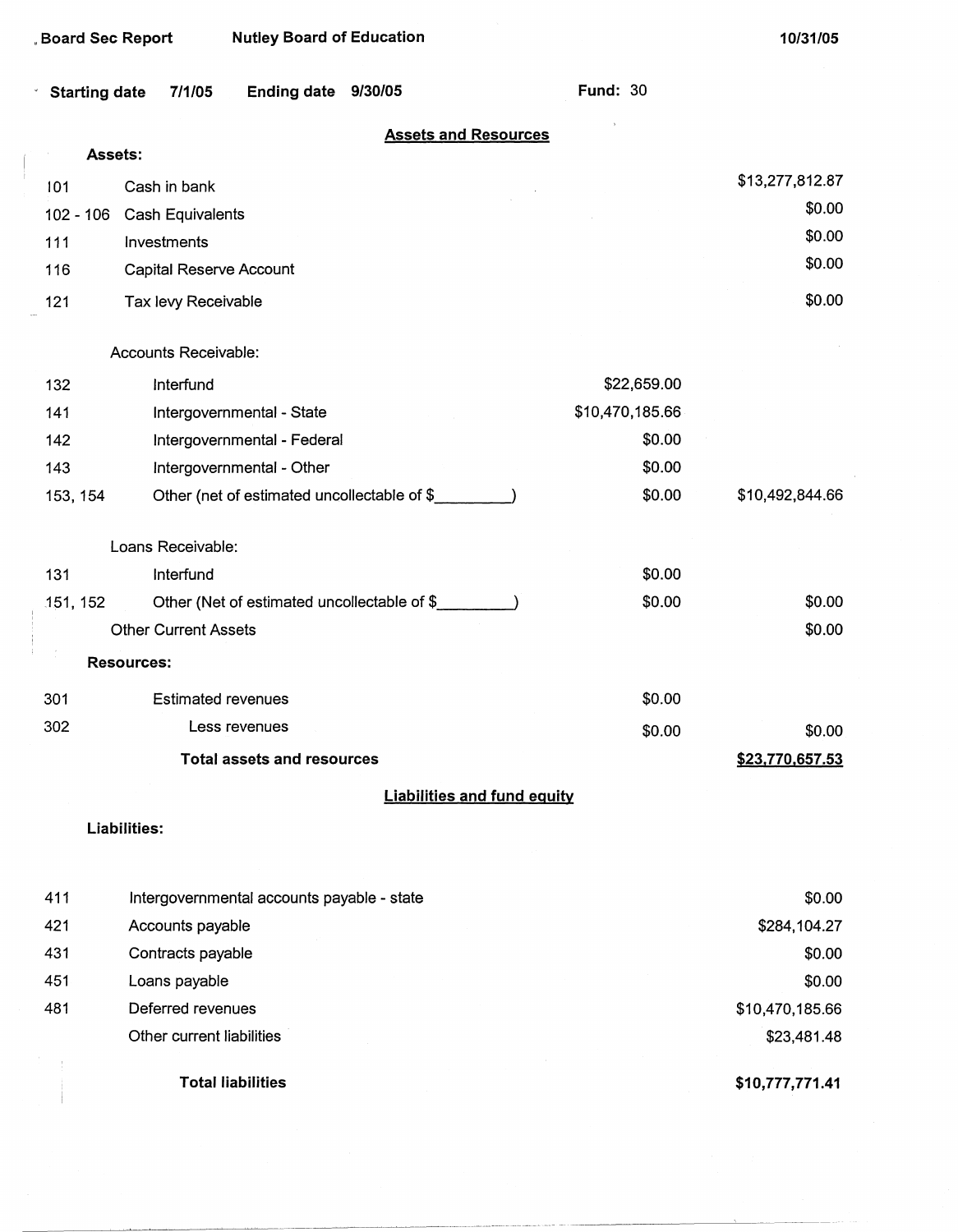| <b>Board Sec Report</b> |                | <b>Nutley Board of Education</b>                |                                                        |                                    |                                 | 10/31/05                           |
|-------------------------|----------------|-------------------------------------------------|--------------------------------------------------------|------------------------------------|---------------------------------|------------------------------------|
| <b>Starting date</b>    | 7/1/05         | Ending date 9/30/05                             |                                                        |                                    | <b>Fund: 30</b>                 |                                    |
| <b>Fund Balance:</b>    |                |                                                 |                                                        |                                    |                                 |                                    |
| Appropriated:           |                |                                                 |                                                        |                                    |                                 |                                    |
| 753,754                 |                | Reserve for encumbrances                        |                                                        |                                    | \$1,039,849.92                  |                                    |
| 761                     |                | Capital reserve account - July                  |                                                        |                                    | \$0.00                          |                                    |
| 604                     |                | Add: Increase in capital reserve                |                                                        |                                    | \$0.00                          |                                    |
| 307                     |                |                                                 | Less: Budgeted w/d from capital reserve eligible costs |                                    | \$0.00                          |                                    |
| 309                     |                |                                                 | Less: Budgeted w/d from capital reserve excess costs   |                                    | \$0.00                          | \$0.00                             |
| 762                     |                | Adult education programs                        |                                                        |                                    | \$0.00                          |                                    |
| 751,752,76x             | Other reserves |                                                 |                                                        |                                    | \$12,863,602.02                 |                                    |
| 601                     | Appropriations |                                                 |                                                        | \$22,658,907.96                    |                                 |                                    |
| 602                     |                | Less: Expenditures                              | (\$439, 142.93)                                        |                                    |                                 |                                    |
|                         |                | Encumbrances                                    | (\$1,039,849.92)                                       | (\$1,478,992.85)                   | \$21,179,915.11                 |                                    |
|                         |                | <b>Total appropriated</b>                       |                                                        |                                    | \$35,083,367.05                 |                                    |
| Unappropriated:         |                |                                                 |                                                        |                                    |                                 |                                    |
| 770                     |                | Fund balance, July 1                            |                                                        |                                    | \$0.00                          |                                    |
| 303                     |                | <b>Budgeted fund balance</b>                    |                                                        |                                    | (\$22,090,480.93)               |                                    |
|                         |                | <b>Total fund balance</b>                       |                                                        |                                    |                                 | \$12,992,886.12                    |
|                         |                | <b>Total liabilities and fund equity</b>        |                                                        |                                    |                                 | \$23,770,657.53                    |
|                         |                | <b>Recapitulation of Budgeted Fund Balance:</b> |                                                        |                                    |                                 |                                    |
| Appropriations          |                |                                                 |                                                        | <b>Budgeted</b><br>\$22,658,907.96 | <b>Actual</b><br>\$1,478,992.85 | <b>Variance</b><br>\$21,179,915.11 |
| Revenues                |                |                                                 |                                                        | \$0.00                             | \$0.00                          | \$0.00                             |
| Subtotal                |                |                                                 |                                                        | \$22,658,907.96                    | \$1,478,992.85                  | \$21,179,915.11                    |
|                         |                | Change in capital reserve account:              |                                                        |                                    |                                 |                                    |
|                         |                | Plus - Increase in reserve                      |                                                        | \$0.00                             | \$0.00                          | \$0.00                             |
|                         |                | Less - Withdrawal from reserve                  |                                                        | \$0.00                             | \$0.00                          |                                    |
| Subtotal                |                |                                                 |                                                        | \$22,658,907.96                    | \$1,478,992.85                  | \$21,179,915.11                    |

Less: Adjustment for prior year (\$568,427.03) (\$568,427.03) Budgeted fund balance **\$22,090,480.93** \$910,565.82 \$21,179,915.11

Prepared and submitted by :

 $\frac{1}{24}$  because the secretary  $\frac{1}{24}$  because  $\frac{1}{24}$  because  $\frac{1}{24}$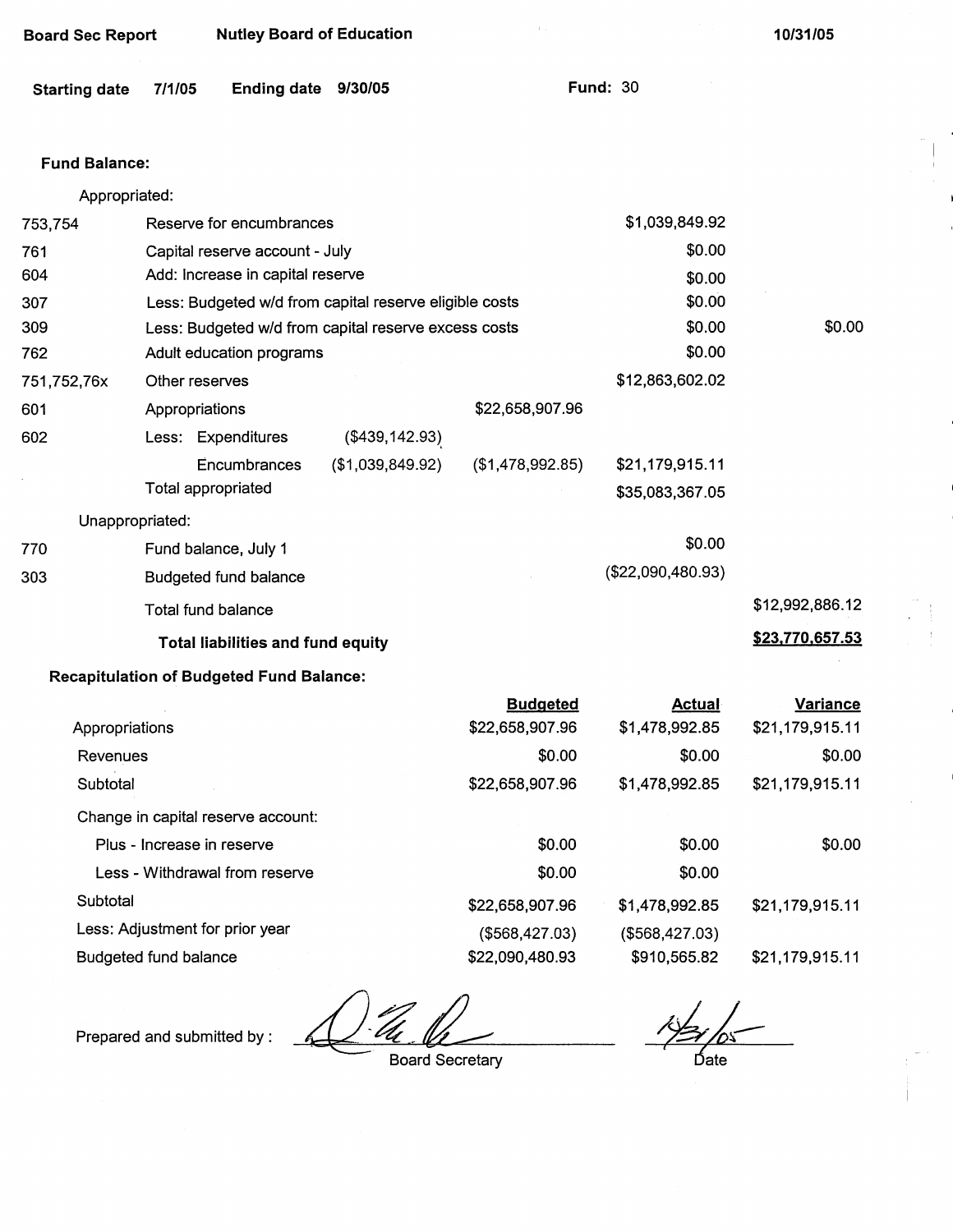|                      | <b>Board Sec Report</b>     | <b>Nutley Board of Education</b>             |                                    | 10/31/05       |
|----------------------|-----------------------------|----------------------------------------------|------------------------------------|----------------|
| <b>Starting date</b> | 7/1/05                      | <b>Ending date</b><br>9/30/05                | <b>Fund: 40</b>                    |                |
|                      | Assets:                     |                                              | <b>Assets and Resources</b>        |                |
| 01                   | Cash in bank                |                                              |                                    | (\$489,497.38) |
| $102 - 106$          | Cash Equivalents            |                                              |                                    | \$0.00         |
| 111                  | Investments                 |                                              |                                    | \$0.00         |
| 116                  | Capital Reserve Account     |                                              |                                    | \$0.00         |
| 121                  | Tax levy Receivable         |                                              |                                    | \$0.00         |
|                      |                             |                                              |                                    |                |
|                      | Accounts Receivable:        |                                              |                                    |                |
| 132                  | Interfund                   |                                              | \$15,254.68                        |                |
| 141                  |                             | Intergovernmental - State                    | \$0.00                             |                |
| 142                  |                             | Intergovernmental - Federal                  | \$0.00                             |                |
| 143                  |                             | Intergovernmental - Other                    | \$0.00                             |                |
| 153, 154             |                             | Other (net of estimated uncollectable of \$_ | \$0.00                             | \$15,254.68    |
|                      | Loans Receivable:           |                                              |                                    |                |
| 131                  | Interfund                   |                                              | \$0.00                             |                |
| 151, 152             |                             | Other (Net of estimated uncollectable of \$  | \$0.00                             | \$0.00         |
|                      | <b>Other Current Assets</b> |                                              |                                    | \$0.00         |
|                      | <b>Resources:</b>           |                                              |                                    |                |
|                      |                             |                                              |                                    |                |
| 301<br>302           | <b>Estimated revenues</b>   |                                              | \$1,322,874.00                     |                |
|                      |                             | Less revenues                                | (\$5,837.00)                       | \$1,317,037.00 |
|                      |                             | <b>Total assets and resources</b>            |                                    | \$842,794.30   |
|                      |                             |                                              | <b>Liabilities and fund equity</b> |                |
|                      | Liabilities:                |                                              |                                    |                |
| 101                  | Cash in bank                |                                              |                                    | (\$489,497.38) |
| 411                  |                             | Intergovernmental accounts payable - state   |                                    | \$0.00         |
| 421                  | Accounts payable            |                                              |                                    | \$0.00         |

\$0.00 \$0.00 \$8,761.76 **\$8,761.76** 

\$0.00 \$0.00 \$0.00

**Total liabilities** 

Contracts payable Loans payable Deferred revenues Other current liabilities

431 451 481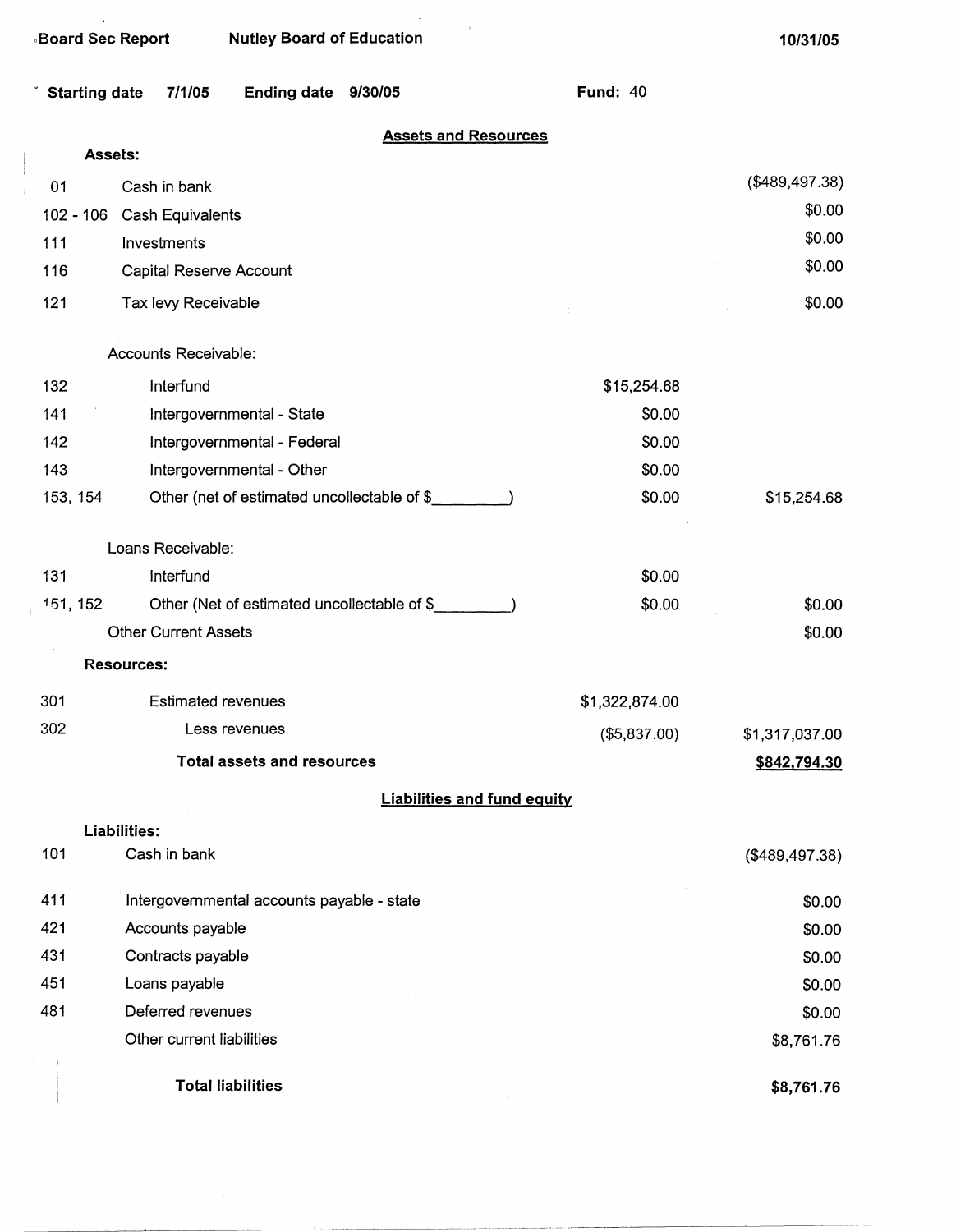| <b>Board Sec Report</b> | <b>Nutley Board of Education</b> |
|-------------------------|----------------------------------|
|-------------------------|----------------------------------|

| Starting date 7/1/05 | Ending date 9/30/05 | <b>Fund: 40</b> |
|----------------------|---------------------|-----------------|
|                      |                     |                 |

### Fund **Balance:**

|               | <b>Total liabilities and fund equity</b>               |                |                 |              | \$842,793.80 |
|---------------|--------------------------------------------------------|----------------|-----------------|--------------|--------------|
|               | Total fund balance                                     |                |                 |              | \$834,032.04 |
| 303           | <b>Budgeted fund balance</b>                           |                |                 | \$0.00       |              |
| 770           | Fund balance, July 1                                   |                |                 | \$6,493.05   |              |
|               | Unappropriated:                                        |                |                 |              |              |
|               | Total appropriated                                     |                |                 | \$827,538.99 |              |
|               | Encumbrances                                           | (\$127,875.00) | (\$623, 210.01) | \$699,663.99 |              |
| 602           | Less: Expenditures                                     | (\$495,335.01) |                 |              |              |
| 601           | Appropriations                                         |                | \$1,322,874.00  |              |              |
| 751,752,76x   | Other reserves                                         |                |                 | \$0.00       |              |
| 762           | Adult education programs                               |                |                 | \$0.00       |              |
| 309           | Less: Budgeted w/d from capital reserve excess costs   |                |                 | \$0.00       | \$0.00       |
| 307           | Less: Budgeted w/d from capital reserve eligible costs |                |                 | \$0.00       |              |
| 604           | Add: Increase in capital reserve                       |                |                 | \$0.00       |              |
| 761           | Capital reserve account - July                         |                |                 | \$0.00       |              |
| 753,754       | Reserve for encumbrances                               |                |                 | \$127,875.00 |              |
| Appropriated: |                                                        |                |                 |              |              |

### **Recapitulation of Budgeted Fund Balance:**

|                                    | <b>Budgeted</b>  | Actual       | <b>Variance</b>  |
|------------------------------------|------------------|--------------|------------------|
| Appropriations                     | \$1,322,874.00   | \$623,210.01 | \$699,663.99     |
| Revenues                           | (\$1,322,874.00) | (\$5,837.00) | (\$1,317,037.00) |
| Subtotal                           | \$0.00           | \$617,373.01 | (\$617,373.01)   |
| Change in capital reserve account: |                  |              |                  |
| Plus - Increase in reserve         | \$0.00           | \$0.00       | \$0.00           |
| Less - Withdrawal from reserve     | \$0.00           | \$0.00       |                  |
| Subtotal                           | \$0.00           | \$617,373.01 | (\$617,373.01)   |
| Less: Adjustment for prior year    | \$0.00           | \$0.00       |                  |
| Budgeted fund balance              | \$0.00           | \$617,373.01 | (\$617,373.01)   |

Prepared and submitted by :

 $\frac{7}{4}$ 

· Board Secretary

Date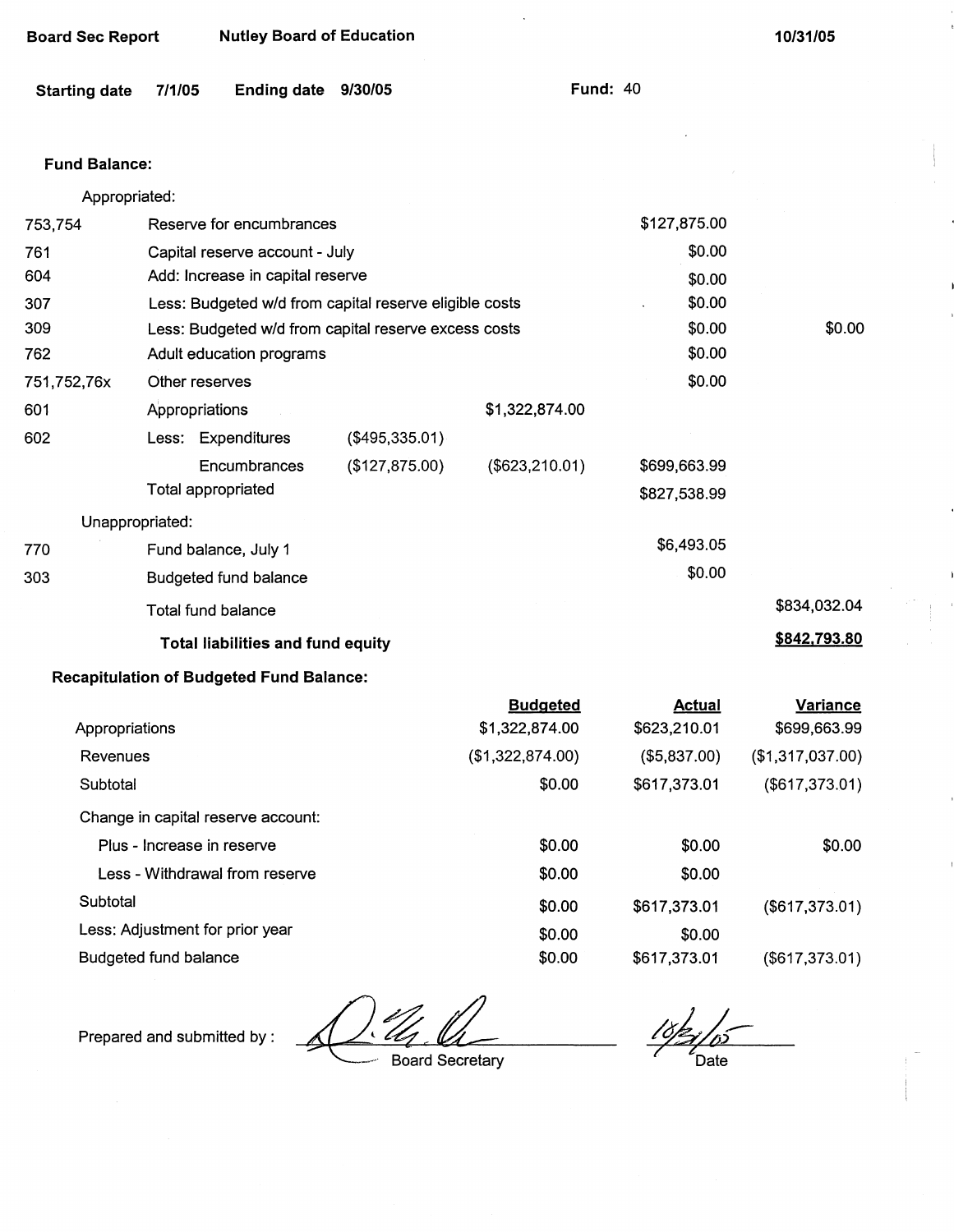| Starting date 7/1/05 | Ending date 9/30/05 | <b>Fund: 50</b> |  |
|----------------------|---------------------|-----------------|--|

# **Assets and Resources**

|                 | Assets:           |                                             |               |                  |
|-----------------|-------------------|---------------------------------------------|---------------|------------------|
| $\overline{01}$ |                   | Cash in bank                                |               | (\$75,345.17)    |
| 102 - 106       |                   | Cash Equivalents                            |               | 5150.00          |
| 111             |                   | Investments                                 |               | \$0.00           |
| 116             |                   | Capital Reserve Account                     |               | \$0.00           |
| 121             |                   | Tax levy Receivable                         |               | \$0.00           |
|                 |                   | Accounts Receivable:                        |               |                  |
| 132             |                   | Interfund                                   | \$0.00        |                  |
| 141             |                   | Intergovernmental - State                   | \$0.00        |                  |
| 142             |                   | Intergovernmental - Federal                 | \$0.00        |                  |
| 143             |                   | Intergovernmental - Other                   | \$0.00        |                  |
| 153, 154        |                   | Other (net of estimated uncollectable of \$ | \$0.00        | \$0.00           |
|                 |                   | Loans Receivable:                           |               |                  |
| 131             |                   | Interfund                                   | \$0.00        |                  |
| 151, 152        |                   | Other (Net of estimated uncollectable of \$ | \$0.00        | \$0.00           |
|                 |                   | <b>Other Current Assets</b>                 |               | \$15,874.03      |
|                 | <b>Resources:</b> |                                             |               |                  |
| 301             |                   | <b>Estimated revenues</b>                   | \$0.00        |                  |
| 302             |                   | Less revenues                               | (\$20,685.78) | (\$20,685.78)    |
|                 |                   | <b>Total assets and resources</b>           |               | $($ \$80,006.92) |
|                 |                   | <b>Liabilities and fund equity</b>          |               |                  |
|                 | Liabilities:      |                                             |               |                  |
| 101             |                   | Cash in bank                                |               | (\$75,345.17)    |
| 411             |                   | Intergovernmental accounts payable - state  |               | \$0.00           |
| 421             |                   | Accounts payable                            |               | \$0.00           |
| 431             |                   | Contracts payable                           |               | \$0.00           |
| 451             |                   | Loans payable                               |               | \$0.00           |
| 481             |                   | Deferred revenues                           |               | \$4,051.52       |
|                 |                   | Other current liabilities                   |               | \$7,419.83       |
|                 |                   | <b>Total liabilities</b>                    |               | \$11,471.35      |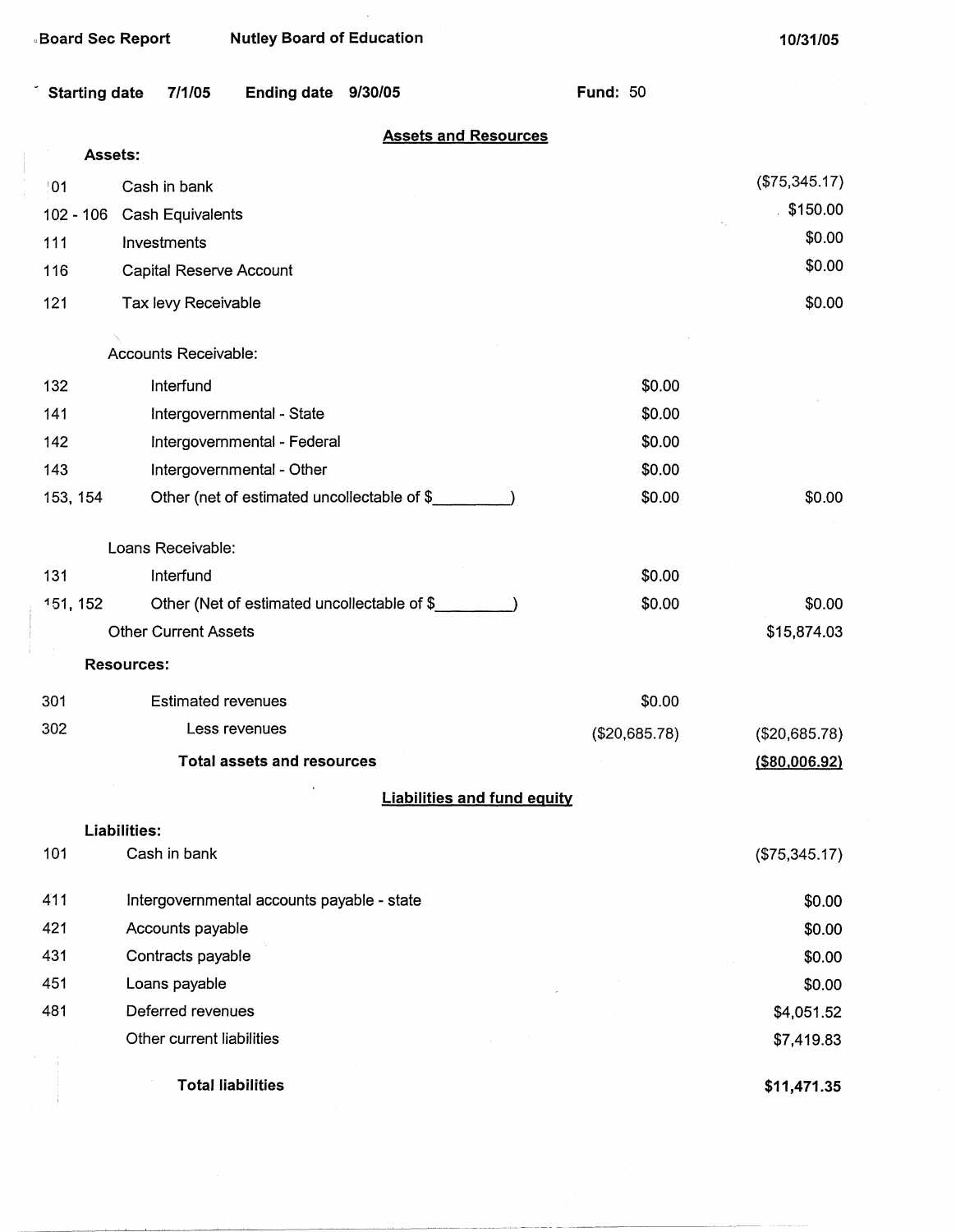| <b>Starting date</b> | <b>Ending date</b><br>7/1/05                           | 9/30/05        | <b>Fund: 50</b> |                |                  |
|----------------------|--------------------------------------------------------|----------------|-----------------|----------------|------------------|
| <b>Fund Balance:</b> |                                                        |                |                 |                |                  |
| Appropriated:        |                                                        |                |                 |                |                  |
| 753,754              | Reserve for encumbrances                               |                |                 | \$488,730.89   |                  |
| 761                  | Capital reserve account - July                         |                |                 | \$0.00         |                  |
| 604                  | Add: Increase in capital reserve                       |                |                 | \$0.00         |                  |
| 307                  | Less: Budgeted w/d from capital reserve eligible costs |                |                 | \$0.00         |                  |
| 309                  | Less: Budgeted w/d from capital reserve excess costs   |                |                 | \$0.00         | \$0.00           |
| 762                  | Adult education programs                               |                |                 | \$0.00         |                  |
| 751,752,76x          | Other reserves                                         |                |                 | \$0.00         |                  |
| 601                  | Appropriations                                         |                | \$0.00          |                |                  |
| 602                  | Less: Expenditures                                     | (\$91,478.27)  |                 |                |                  |
|                      | Encumbrances                                           | (\$488,730.89) | (\$580,209.16)  | (\$580,209.16) |                  |
|                      | Total appropriated                                     |                |                 | (\$91,478.27)  |                  |
| Unappropriated:      |                                                        |                |                 |                |                  |
| 770                  | Fund balance, July 1                                   |                |                 | \$0.00         |                  |
| 303                  | Budgeted fund balance                                  |                |                 | \$0.00         |                  |
|                      | <b>Total fund balance</b>                              |                |                 |                | (\$91,478.27)    |
|                      | <b>Total liabilities and fund equity</b>               |                |                 |                | $($ \$80,006.92) |
|                      | <b>Recapitulation of Budgeted Fund Balance:</b>        |                |                 |                |                  |
|                      |                                                        |                | <b>Budgeted</b> | <b>Actual</b>  | <b>Variance</b>  |
| Appropriations       |                                                        |                | \$0.00          | \$580,209.16   | (\$580, 209.16)  |
| Revenues             |                                                        |                | \$0.00          | (\$20,685.78)  | \$20,685.78      |
| Subtotal             |                                                        |                | \$0.00          | \$559,523.38   | (\$559,523.38)   |
|                      | Change in capital reserve account:                     |                |                 |                |                  |
|                      | Plus - Increase in reserve                             |                | \$0.00          | \$0.00         | \$0.00           |
|                      | Less - Withdrawal from reserve                         |                | \$0.00          | \$0.00         |                  |
| Subtotal             |                                                        |                | \$0.00          | \$559,523.38   | (\$559,523.38)   |
|                      | Less: Adjustment for prior year                        |                | \$0.00          | \$0.00         |                  |
|                      | Budgeted fund balance                                  |                | \$0.00          | \$559,523.38   | (\$559,523.38)   |
|                      |                                                        |                |                 |                |                  |

Prepared and submitted by :

Board Sec Report Nutley Board of Education

<u>'U</u>

 $\bar{\alpha}$ 

Board Secretary

 $16/3/$ 

**10/31/05** 

Date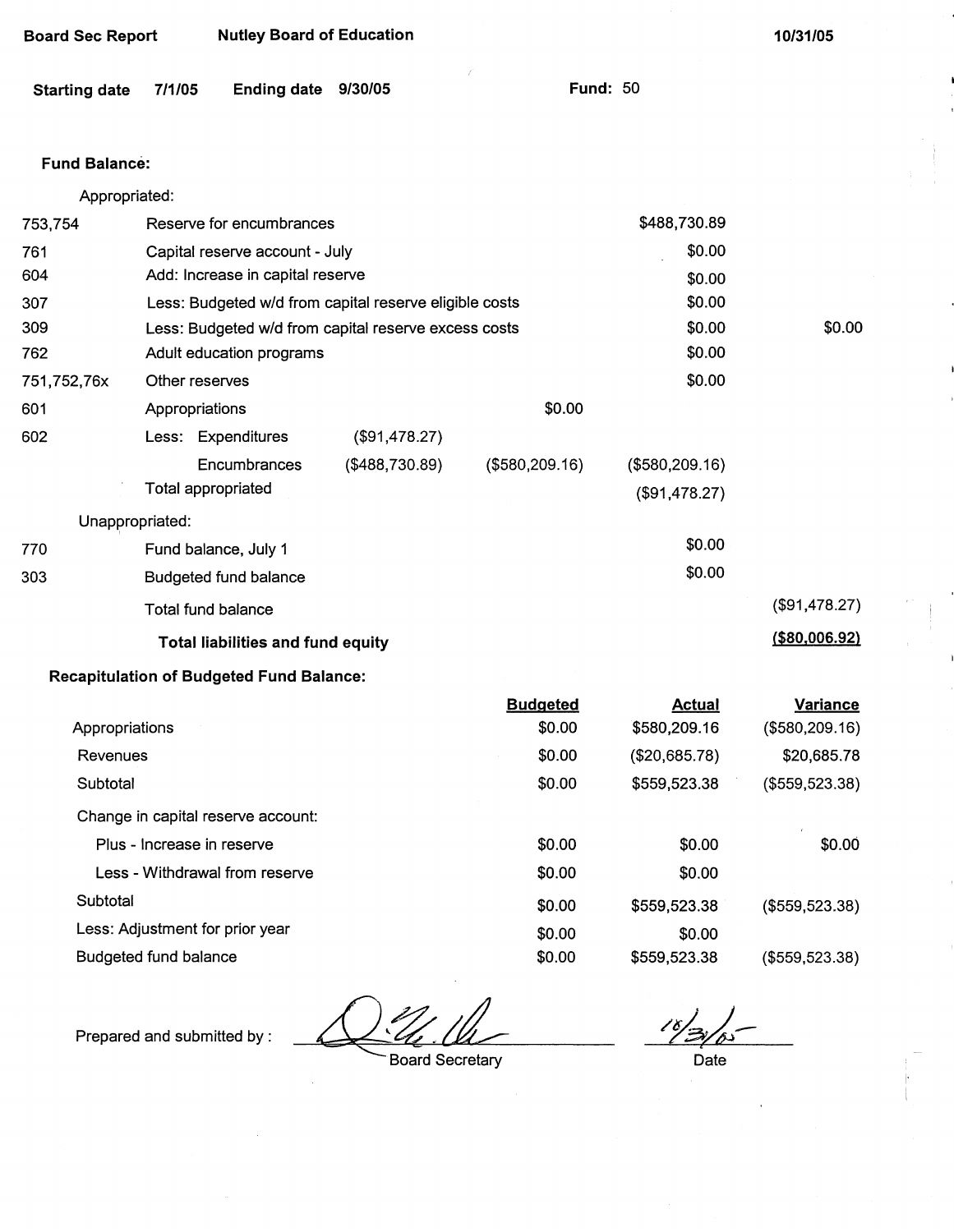| <b>Board Sec Report</b> | <b>Nutley Board of Education</b>             |                                    | 10/31/05      |
|-------------------------|----------------------------------------------|------------------------------------|---------------|
| <b>Starting date</b>    | 7/1/05<br><b>Ending date</b><br>9/30/05      | <b>Fund: 55</b>                    |               |
|                         |                                              | <b>Assets and Resources</b>        |               |
| Assets:                 |                                              |                                    |               |
| 101                     | Cash in bank                                 |                                    | \$31,192.63   |
| $102 - 106$             | Cash Equivalents                             |                                    | \$500.00      |
| 111                     | Investments                                  |                                    | \$0.00        |
| 116                     | <b>Capital Reserve Account</b>               |                                    | \$0.00        |
| 121                     | Tax levy Receivable                          |                                    | \$0.00        |
|                         | Accounts Receivable:                         |                                    |               |
| 132                     | Interfund                                    | \$38,836.94                        |               |
| 141                     | Intergovernmental - State                    | \$0.00                             |               |
| 142                     | Intergovernmental - Federal                  | \$0.00                             |               |
| 143                     | Intergovernmental - Other                    | \$0.00                             |               |
| 153, 154                | Other (net of estimated uncollectable of \$_ | \$0.00                             | \$38,836.94   |
|                         | Loans Receivable:                            |                                    |               |
| 131                     | Interfund                                    | \$0.00                             |               |
| 151, 152                | Other (Net of estimated uncollectable of \$  | \$0.00                             | \$0.00        |
|                         | <b>Other Current Assets</b>                  |                                    | \$0.00        |
|                         | <b>Resources:</b>                            |                                    |               |
| 301                     | <b>Estimated revenues</b>                    | \$0.00                             |               |
| 302                     | Less revenues                                | (\$24,856.61)                      | (\$24,856.61) |
|                         | <b>Total assets and resources</b>            |                                    | \$45,672.96   |
|                         |                                              | <b>Liabilities and fund equity</b> |               |
|                         | Liabilities:                                 |                                    |               |
| 411                     | Intergovernmental accounts payable - state   |                                    | \$0.00        |
| 421                     | Accounts payable                             |                                    | \$0.00        |
| 431                     | Contracts payable                            |                                    | \$0.00        |
| 451                     | Loans payable                                |                                    | \$0.00        |
| 481                     | Deferred revenues                            |                                    | \$0.00        |
|                         | Other current liabilities                    |                                    | \$183,840.66  |
|                         | <b>Total liabilities</b>                     |                                    | \$183,840.66  |